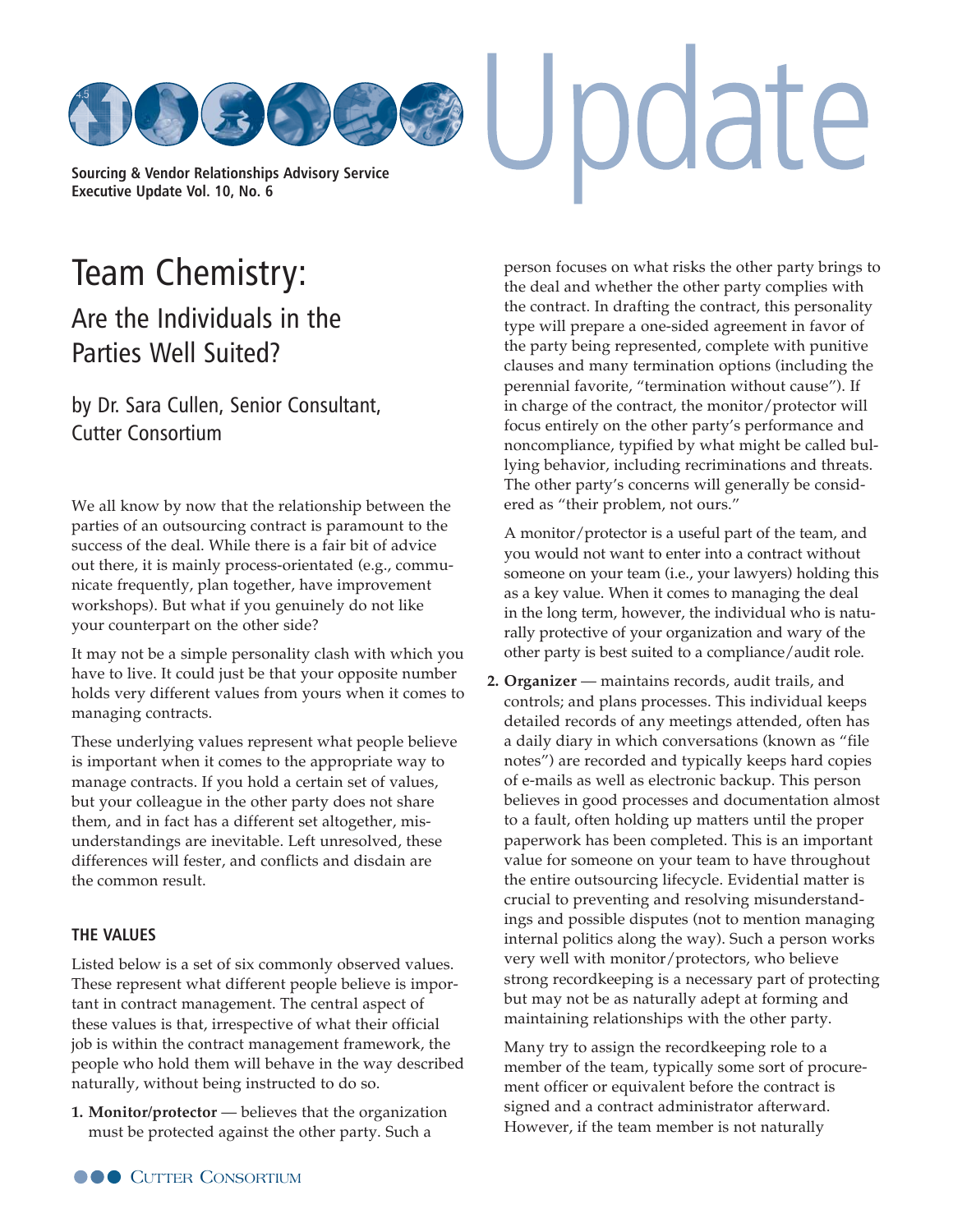meticulous with a history of unswerving dedication to the audit trail (even better if he or she has entered into the company folklore for the ability to retrieve information dating back decades), records are more likely to be haphazard despite the best of intentions.

**3. Facilitator/problem solver** — makes things happen. This person views issues as "hiccups," not obstructions, and likes to break down barriers. This individual rarely cares who is to blame for something going wrong; he or she just wants to get it fixed. The person often has a natural team approach, rather than an "us vs. them" outlook in a desire to have things working as smoothly as possible. Having little time for paperwork, he or she drives an organizer crazy. From the facilitator's point of view, there are problems to be solved and solutions to be implemented, which are far more important than "filling in forms."

Facilitators/problem solvers are very necessary to counteract some of the adverse behaviors that can exist with monitor/protectors, who can be more focused on apportioning blame than generating mutually beneficial solutions. Accordingly, it is critical that someone has this natural ability in the contract formation team, as well as within the ongoing management team.

**4. Relationship developer** — facilitates trust, respect, and interpersonal relationships. This person's core belief is that interpersonal relationships, not contracts, make or break deals. Meetings and conversations will be the main source of information; lengthy (and notso-lengthy) reports are likely stay in the to-do tray for some time.

You will find these folks having many lunches, coffees, and the like with stakeholders in both parties. This kind of behavior is rare in monitor/protectors, who normally believe social networking interferes with the ability to manage a contract well (i.e., one must maintain an arm's-length and never be perceived as getting too close), and the thought of persons between the parties even considering themselves friends is abhorrent.

**5. Entrepreneur** — seeks innovation, better ways of doing things, and long-term potential in the relationship. This individual is a natural disrupter, always

querying "why can't we do x?" and "why not try y?" Without an entrepreneur pushing for change, you may find your deals — and how they work in practice — becoming quite stagnant.

These folks can also drive organizers crazy. Organizers spend a fair bit of time getting the "system" working and everyone to comply. As such, they are reluctant to embrace an entrepreneur, who wants to cut out the paperwork or disrupt the system in other ways, by trying to introduce innovations. But they do work very well with facilitators/problem solvers, who can come to rely on the entrepreneur's gift for thinking outside the box.

Entrepreneurs also typically see the most potential in an outsourcing relationship. They can also see where scope demarcation between the parties may not make sense and query perceived ineffectiveness. More senior people with this value commonly see opportunities where the two parties can become a partner in a new commercial initiative (i.e., develop a joint offering to the market). This side of the entrepreneur brings a shudder to the monitor/protector, who is typically reluctant to enter anything that is not arm'slength with clearly defined roles and recourse.

**6. Scanner** — well networked/connected, a natural explorer, who knows many details of other agreements and relationships. You might be surprised as to what this individual knows, as he or she seems to be familiar with a lot about, say, the personal circumstances of people in the other party that you know nothing about. Scanners often seem to have inside information about previous deals other organizations have done. They are characterized by a keen use of the Internet, mostly on their own time. Their desire to be as informed as possible drives their need to seek external information.

Because they are natural information seekers, curious to the external circumstances of any particular outsourcing deal, they are natural benchmarkers (i.e., dealing with practices, costs, risk, contract clauses). In fact, they may already be querying why "so and so is paying \$x and we're paying \$y," "our competitor has 10 people managing their contract and we have only two," or "other parties are adopting new technology and ours is ancient."

The *Executive Update* is a publication of the Sourcing & Vendor Relationships Advisory Service. ©2009 by Cutter Consortium. All rights reserved. Unauthorized reproduction in any form, including photocopying, faxing, image scanning, and downloading electronic copies, is against the law. Reprints make an excellent training tool. For information about reprints and/or back issues of Cutter Consortium publications, call +1 781 648 8700 or e-ma[il service@cutter.com. Print I](mailto:service@cutter.com)SSN: 1551-6261 (*Executive Report*, *Executive Summary,* and *Executive Update*); online/electronic ISSN: 1554-7094.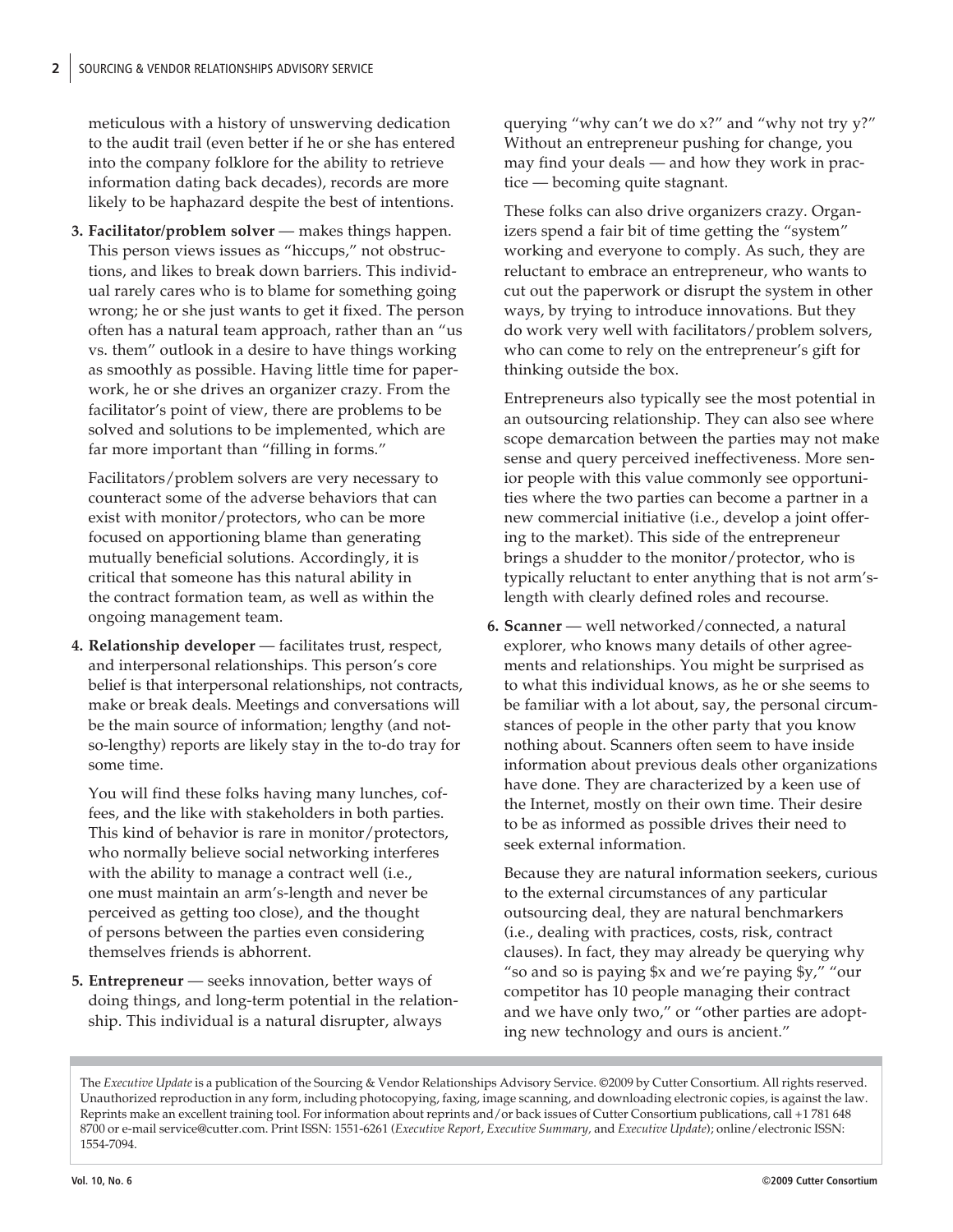Entrepreneurs and facilitator/problem solvers work well with scanners. Both often come to rely on the scanner for asking what he or she knows about other deals and how they are working. Even the relationship developer likes scanners because their mental information warehouse often includes personal details they have come across (which may appear to be akin to gossip to others). That helps the relationship developer get some interpersonal context.

## **IDENTIFYING THE VALUES IN YOUR TEAM**

When looking at these values, consider yourself and your team. Determine for each individual what his or her primary values are, irrespective of what the job might be. This can be difficult, as many outsourcingrelated job expectations include all the above. But the goal of the exercise is to determine how people would behave without any role description, or whether an action would contradict another value. For example, if an action would result in less protection for your organization but a better relationship — would you do it?

See whether your team has a certain skew toward a few of these values. This may indicate to you where your team may be deficient. Having dominance in a few values is very common because people often hire those just like themselves. A relationship developer would immediately be attracted to a job seeker who opens with "I focus on getting the relationship right; the rest will follow." But that may not be what you need, if you are already a relationship developer. You may need the opposite (either a monitor/protector or an organizer).

Below are some deficiencies that may result from missing values. If no one holds a primary value of:

- **Monitor/protector** then your organization could be unnecessarily exposed to the actions of the other party with little you can do about it
- **Organizer** then your records will be a mess and unreliable
- **Facilitator/problem solver** then problems will not get fixed, just accumulate (and blame will be put entirely on the other party)
- **Relationship developer** then you may have an unnecessarily adversarial relationship and issues will take much longer to resolve
- **Entrepreneur** then the deal will always be the same today as it was yesterday (and probably for years to come)

■ **Scanner** — then your organization's understanding of outsourcing deals will be limited to those that the organization has and will be inward-focused rather than follow best or industry practice

## **IDENTIFYING THE VALUES BETWEEN THE PARTIES**

Now we turn to the "chemistry" element. Go through the other party's team members and determine for each individual what his or her primary values are.

In the first instance, look at your counterpart in the other party. If you hold similar values, you are probably getting along quite well (unless, of course, you are both monitor/protectors, each shielding yourself from the other).

However, if you do not, the conflicts will become obvious. Here are a few examples:

- If you are primarily a relationship developer and your counterpart is a monitor/protector, you may never get along. Your offers of lunch will be rebuked, which to you might feel as a personal rejection but to the monitor/protector is merely good policy.
- If you are primarily a monitor/protector and your counterpart is an entrepreneur, all of the latter's great ideas will be met with skepticism regarding just who will benefit most and what the entrepreneur is "really" up to. You probably would prefer if he or she just did the job as outlined and forget all about the value-adding business.
- If you are primarily an entrepreneur and your counterpart is an organizer, you might be frustrated by a lack of innovation, feel he or she cannot see the big picture, are too focused on minutiae, and are a burden to a progressive deal.
- If you are primarily an organizer and your counterpart is a facilitator/problem solver, you may be constantly frustrated by how sloppy and disorganized the latter is, appearing to running frantically around, slapping Band-Aids on everything and never systemically fixing things.
- If you are primarily a facilitator/problem solver and your counterpart is a scanner, you might wonder why he or she seems to spend so much time getting apparently useful external information when there is so much to be done on this deal, now. Just what does a scanner do all day?